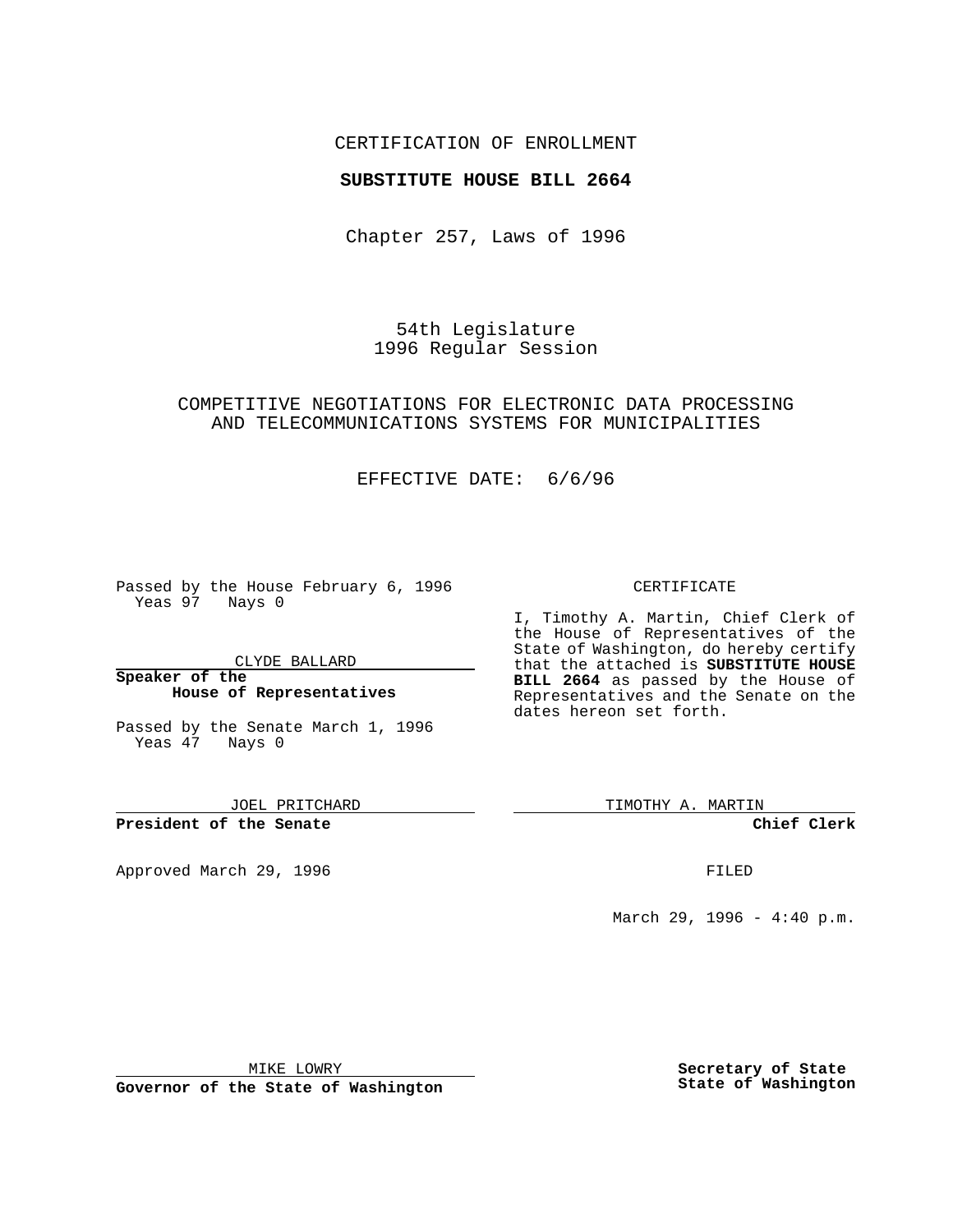# **SUBSTITUTE HOUSE BILL 2664** \_\_\_\_\_\_\_\_\_\_\_\_\_\_\_\_\_\_\_\_\_\_\_\_\_\_\_\_\_\_\_\_\_\_\_\_\_\_\_\_\_\_\_\_\_\_\_

\_\_\_\_\_\_\_\_\_\_\_\_\_\_\_\_\_\_\_\_\_\_\_\_\_\_\_\_\_\_\_\_\_\_\_\_\_\_\_\_\_\_\_\_\_\_\_

Passed Legislature - 1996 Regular Session

#### **State of Washington 54th Legislature 1996 Regular Session**

**By** House Committee on Government Operations (originally sponsored by Representatives Hargrove, Sheahan, Reams, Cairnes, Hymes and Thompson)

Read first time 02/02/96.

 AN ACT Relating to competitive negotiations; and adding a new section to chapter 39.04 RCW.

BE IT ENACTED BY THE LEGISLATURE OF THE STATE OF WASHINGTON:

 NEW SECTION. **Sec. 1.** A new section is added to chapter 39.04 RCW to read as follows:

 (1) The legislature finds that the unique aspects of electronic data processing and telecommunications systems and the importance of these systems for effective administration warrant separate acquisition authority for electronic data processing and telecommunication systems. It is the intent of the legislature that municipalities utilize an acquisition method for electronic data processing and telecommunication systems that is both competitive and compatible with the needs of the municipalities.

 (2) A municipality may acquire electronic data processing or telecommunication equipment, software, or services through competitive negotiation rather than through competitive bidding.

 (3) "Competitive negotiation," for the purposes of this section, shall include, as a minimum, the following requirements: